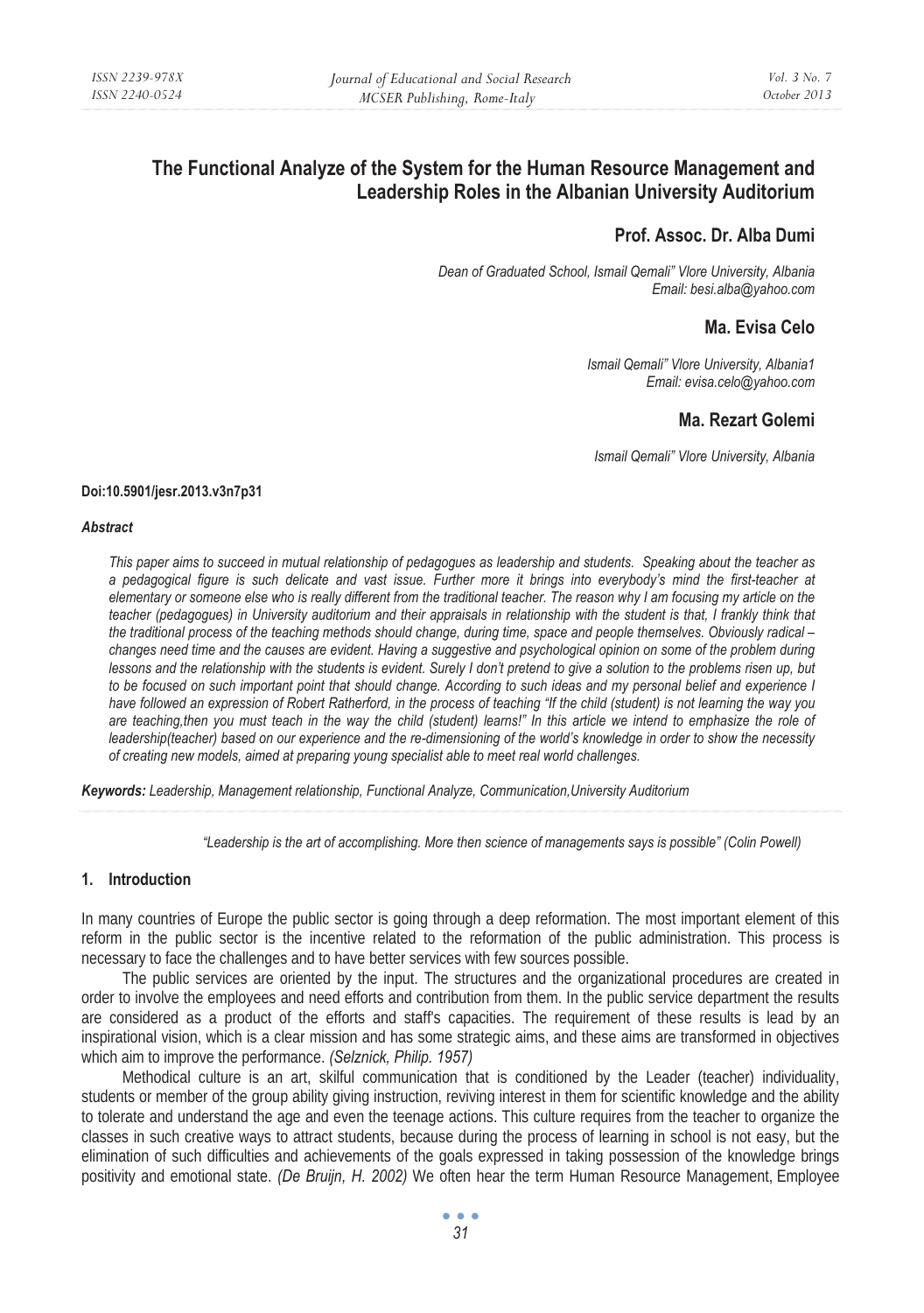Relations and Personnel Management used in the popular press as well as by Industry experts.

#### *1.1 The general concept of HRM*

Whenever we hear these terms, we conjure images of efficient managers busily going about their work in glitzy offices. In this article, we look at the question "what is HRM?" by giving a broad overview of the topic and introducing the readers to the practice of HRM in contemporary organizations. *(Robbins, S.P. 1998)* 

Though as with all popular perceptions, the above imagery has some validity, the fact remains that there is much more to the field of HRM and despite popular depictions of the same, the "art and science" of HRM is indeed complex. *(Selznick, Philip. 1957)* 

We have chosen the term "art and science" as HRM is both the art of managing people by recourse to creative and innovative approaches; it is a science as well because of the precision and rigorous application of theory that is required.

## **2. Literature Review and Hypotheses**

Rational persuasion involves the use of logical arguments and factual information to convince a target that the agent's request or proposal is feasible and consistent with shared objectives (Eagly & Chaiken, 1984). This is a flexible tactic that can be used for influence attempts in any direction. Nevertheless, rational persuasion is likely to be used more in an upward direction that in other directions, because in an upward direction a manager is limited by a weaker power base and role expectations that discourage the use of some tactics (see discussion of other hypotheses). Directional differences for the use of rational persuasion were not consistent in three prior studies conduced with questionnaire *(Erez et al…1986; Kipnis et al…1980; Yukl & Falbe, 1990).* 



**Tab 1:** The indicators of HRM.Innovative and Approaches Source: HRM Theory Addler 2005

Agents reported greater use of this tactic in upward influence attempts, but directional differences were not found for targets. Results for the consequences of using rational persuasion have been inconsistent also. In the questionnaire study by Kipnis and Sshmidt (1988) managers who received the highest performance ratings had a profile in which rational persuasion was the dominant tactic for upward influence attempts. However rational persuasion was not related to successful upward influence in the questionnaire study by Mowday (1978). Likewise tactics involving aspects of rational persuasion were not related to outcome success in the four critical incident studies described earlier

#### *2.1 Research Goal and data collected*

The whole process involves all the working students in University auditorium, learning, express innovative ideas, conducting their project in their classes, in order to show up their achievement during the teaching process. Acknowledged development strategies given by the teacher and the evaluation of student scientific projects. During this process of implementing this strategy, the leadership role is based on rules and extreme strict responsibilities toward the students, in order to handle the unexpected difficulties and obstacles the work of all the students to achieve their goals and purposes. *(De Bruijn, H. 2002)* 

H 2: The second definition of HRM encompasses the management of people in organizations from a macro perspective i.e. managing people in the form of a collective relationship between management and employees. This approach focuses on the objectives and outcomes of the HRM function. What this means is that the HR function in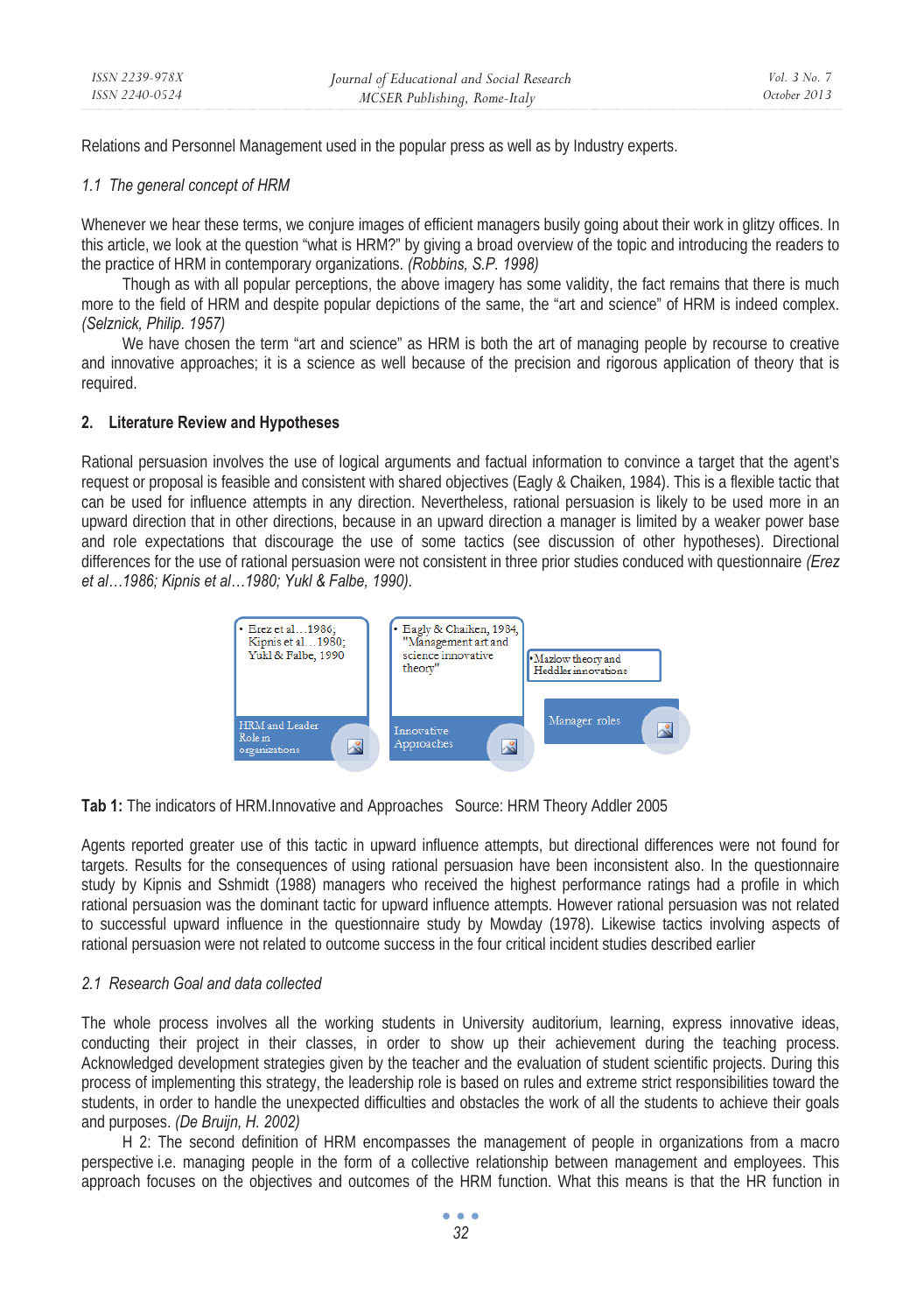| ISSN 2239-978X | Journal of Educational and Social Research | Vol. 3 No. 7 |
|----------------|--------------------------------------------|--------------|
| ISSN 2240-0524 | MCSER Publishing, Rome-Italy               | October 2013 |

contemporary organizations is concerned with the notions of people enabling, people development and a focus on making the "employment relationship" ful-filling for both the management and employees. (Selznick, Philip. 1957) These definitions emphasize the difference between Personnel Management as defined in the second paragraph and human resource management as described in the third paragraph. *(Robbins, S.P. 1998)* 

To put it in one sentence, personnel management is essentially "work-force" centered whereas human resource management is "resource" centered. The key difference is HRM in recent times is about fulfilling management objectives of providing and deploying people and a greater emphasis on planning, monitoring and control. *(De Bruijn, H. 2002)* 

The hypothesis coming next:

*2.1.1 H1.Learning process is difficult ,but if someone(students themselves) is not given what is meant hard to resolve, human being never knows how far reaches.* 



**Tab1.3.** The tolerance and the experience of daily relationship. (Selznick, Philip. 1957)

Often in everyday life student-teacher relationship is mutual and the leadership responsibility is high Regardless to the specifics that takes the position of teacher relations, fundamental is to be perceived as work relationship which are characterized by tolerant communications that runs through good will of understanding and bon-sense. *Tolerantia=Patience* (a Latin word)

# *2.1.2 H 2:An important aspect of our daily work and educational learning, where there should be tolerance and to show the full comprehension, the superlative degree is that of controlling student knowledge possession.*

An active job situation, full of faith opportunities to students and an optimal concentration of teacher and students in learning process.Whatever the definition we use the answer to the question as to "what is HRM?" is that it is all about people in organizations. No wonder that some MNC's (Multinationals) call the HR managers as People Managers, People Enablers and the practice as people management. In the 21st century organizations, the HR manager or the people manager is no longer seen as someone who takes care of the activities described in the traditional way.

The performance evaluation of the employees has two objectives: Administrative objectives.It gives information in setting the salary, promotions, firing, and assures the necessary documentation to verify decisions in juridical processes.

The main objective is the objective of the development. The information can be used to diagnose the needs for trainings, career planning etc. the feedback and the training based on the information of the evaluation assures the fundaments for constant performance improvement. (Robins & Couter, 1999) The performance evaluation is determined as an evaluation of the past and actual performance of an employee that works in accordance with the performance standards of the organization. In fact, most organizations have different departments dealing with Staffing, Payroll, and Retention etc. Instead, the HR manager is responsible for managing employee expectations vis-à-vis the management objectives and reconciling both to ensure employee fulfillment and realization of management objectives.

**Tab 1:** Traditional concept, Staffing, Payroll, Retention

| Consistency Of The Leader<br>Objectives (Instructor) | <b>Traditional Concept</b> | Contemporary Concept           | Expectations |
|------------------------------------------------------|----------------------------|--------------------------------|--------------|
| Геасhinɑ                                             | Acquisition of knowledge   | Coordination of knowledge      | 60-70%       |
| Knowledge                                            | Are they absolute?         | Knowledge built on consciously | 60%          |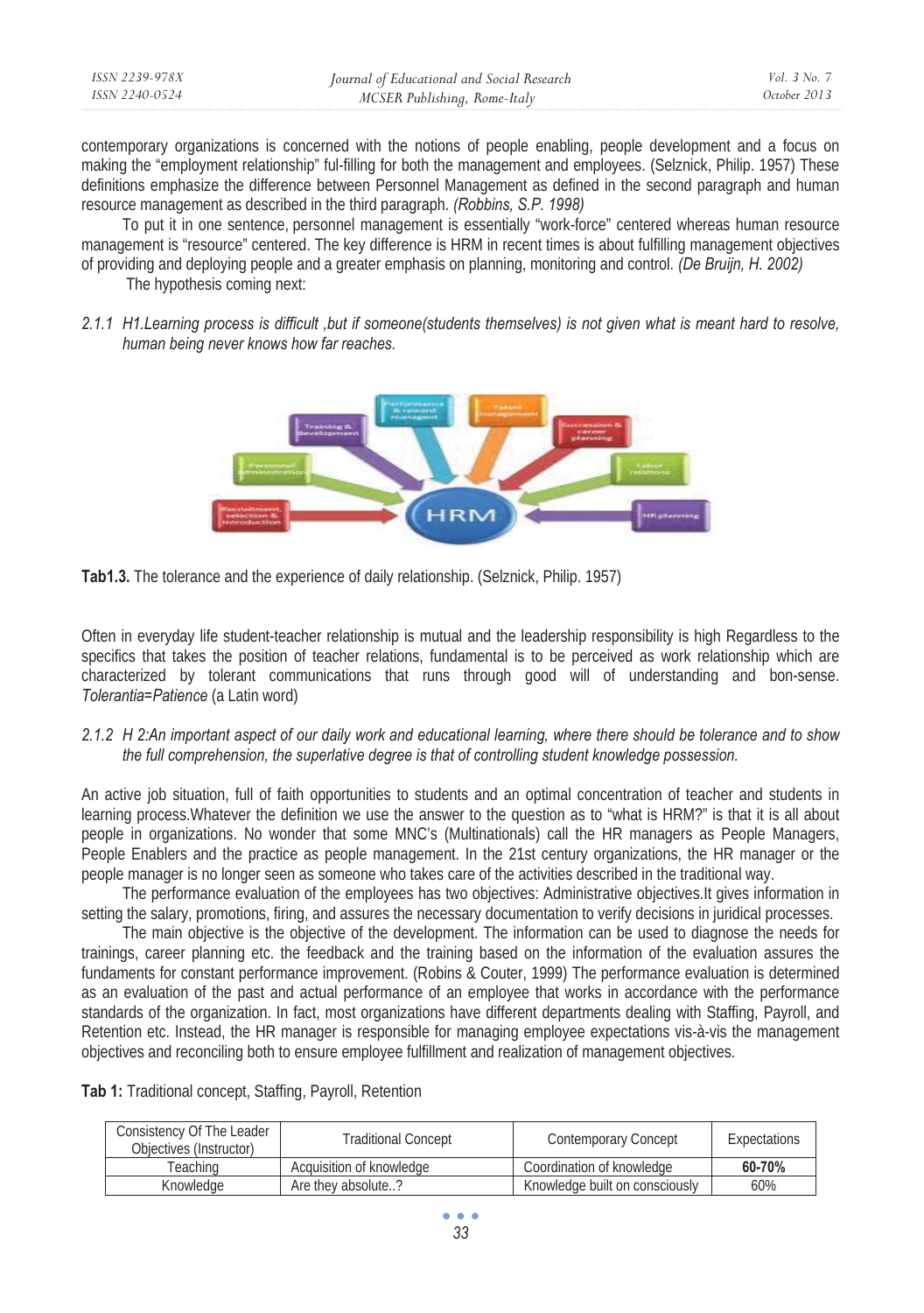| <b>Students</b>                                          | We all learn the same way and not all<br>are able to learn better.                                                                                                                             | Different students learn in<br>different ways but not all are<br>able to learn.                                                                                                       | 60%               |
|----------------------------------------------------------|------------------------------------------------------------------------------------------------------------------------------------------------------------------------------------------------|---------------------------------------------------------------------------------------------------------------------------------------------------------------------------------------|-------------------|
| Pedagogue(instructor)                                    | provides insight(knowledge)                                                                                                                                                                    | Assists in the process of<br>transmitting knowledge                                                                                                                                   | 70%               |
| University                                               | Equip students with Diploma for job<br>roles in society.                                                                                                                                       | a) Develop intelligent opinion.<br>b) does independent work for<br>the improvement of personal<br>and social life of the student                                                      | 70%               |
| Scientific Establishment<br>and Leadership<br>management | a) Citizens who know science. Leader<br>roles<br>b) Use science in everyday life.<br>Leader indiferent<br>c) use professional training in<br>decision-making leadership and<br>promoting roles | a) Individuals form using the<br>method of scientific research to<br>solve problems.<br>b) Interest and the extraction<br>method highlighting critical<br>defects to achieve success. | 80%<br>22%<br>60% |
| Social formation and multi-<br>cultural influence        | -Position held in the protection of<br>identities and multi cultures.                                                                                                                          | a) Influential in developing and<br>integrating it successfully in the<br>European elite leadership<br>b) suitability for employment<br>abroad                                        | 60%<br>67%<br>24% |

# **3. Methodology and Research Goal**

But in requiring such strategy is always meant to be achievement of the mission. The other reason is that of 'all inclusion' in which elementary student can surely take advantages on behalf of good student. Hence, this results and concludes strategies and techniques that build on students' expectation for success while giving the right space, including security and real opportunity to learn right.

# *3.1 Analyzing data and questionaries*

The performance evaluation is mainly characterized by qualitative indicators and there are only a few quantitative indicators. According to the data collected from the questionnaires the employees asses the importance of the performance evaluation in 100%, they concretize it with the objectivity in the evaluation. To the question "Is the performance evaluation objective in your institution?"- 20% answered positively, 54% avoided the answer and 26% of them think that it is dictated from the subjectivity of the leaders. According to the questionnaire the major part of the questioned employees think that the performance evaluation takes to conflicts between the subordinate and the superiors. This is also another factor that contests rewarding according to the performance.



**Tab 2.** Management transfer to poor countries, Source: Jon Stuart Mill, 1989

# *3.1.1 The Role of the Manager and "walk to walk" theory (Hence &Blunner 2009)*

The manager has a duty to ensure that his or her management of the employees is free of biases and prejudices. It's been the case across industries and verticals where the employees feel discriminated against leading to attrition, lower employee morale and in the extreme cases, lawsuits against the company. Hence, the manager has to "walk the talk" and not simply pay lip service to the company's policies on employee performance. (De Bruijn, H. 2002) During the course of working together as a team, there are bound to be instances where friction between the manager and the team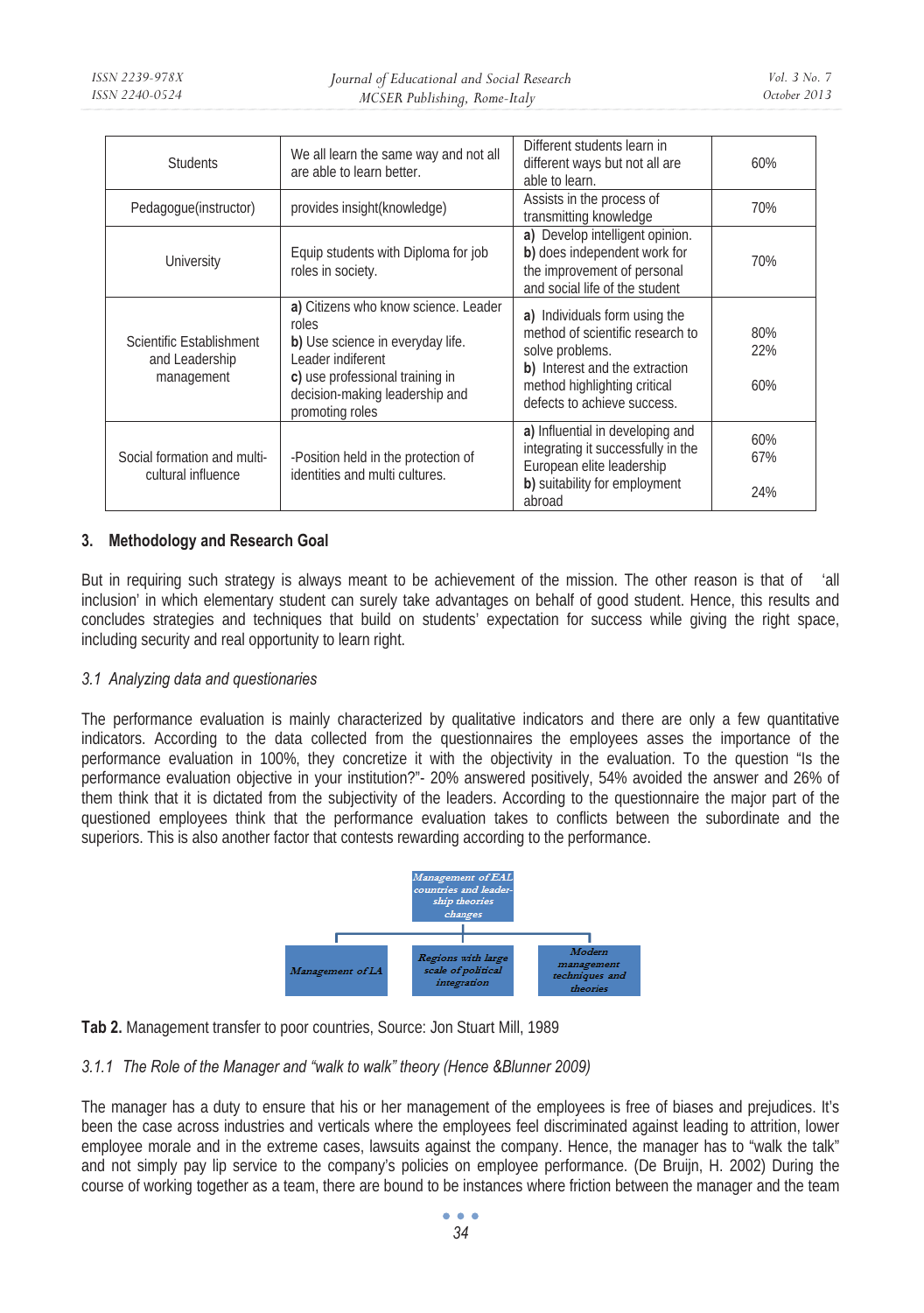and within the team manifests itself. It is incumbent upon the manager to ensure that this does not morph into a corrosive effect that threatens the very existence of the team.

 $\lim_{n\to\infty}\left(1+\frac{1}{n}\right)$ ୬ in a1choise to an frictions  $R_{10} = (6+7+8+9)^{n} + (1+2+3+N)^{n+1}$ 

 $M_{\text{R} = \frac{n1(n1+n2+1)}{2}} = \frac{4(4+5+1)}{2} = 20$ 

We calculate the quadratic average derivation of the Man Whitney and Roddler criteria

 $S_{R1} = \sqrt{\frac{n1n2(n1+n2+1)}{12}} = \sqrt{\frac{4.5(4+5+1)}{12}} = 4.8$ 

 A similar picture emerges in relation to leadership development activities. Lack of clarity about what makes leaders effective is reflected in lack of clarity about what makes leadership development programmes effective. The two key challenges facing the public sector in creating a strong supply of effective leaders are:

- Effective recruitment for leadership, whether recruiting people to take on major leadership roles, or at lower levels as future leaders;
- Developing leaders effectively, to bring out the potential of those who will take key leadership roles in future.

**Tab 3:** The indicators of developing leaders effectively.



**Source:** PSEF and HR Strategic research 2012

Tackling these two challenges is the subject of this paper research. The hypothesis of this paper should expand and strengthen the Public Service Employer's Forum (PSEF) as an HR strategic forum to take forward recommendations of this report and to improve recruitment, retention and strengthening leadership in the public sector development for leaders across the public service over 2001-2003. Further work is required on the funding of this work programme. Relationships between politicians and officials can promote leadership.The democratic context and the role of politicians is one of the distinguishing characteristics of the public sector. Politicians do not just set the current framework of control within which public services are delivered.

## *3.2 Sample and Data Collection*

They are also leaders in their own right. Government ministers are accountable for public service delivery to parliament and to the wider electorate. Local political leaders are accountable to their local electorates. Both local and national leaders have a mandate to deliver the policies in their manifestos. *(Robbins, S.P. 1998)* 

The relationship between political and executive leadership is critical to the quality of public service delivery, and there are concerns at all levels about the quality of these relationships. Many leaders at the project workshops saw their relationship with politicians as one-way: one described it as a "master–servant" relationship. Greater clarity in the respective roles of politicians and managers was recognised as one of the keys to better service delivery in the recent Public Service Productivity Panel report, Meeting the Challenge.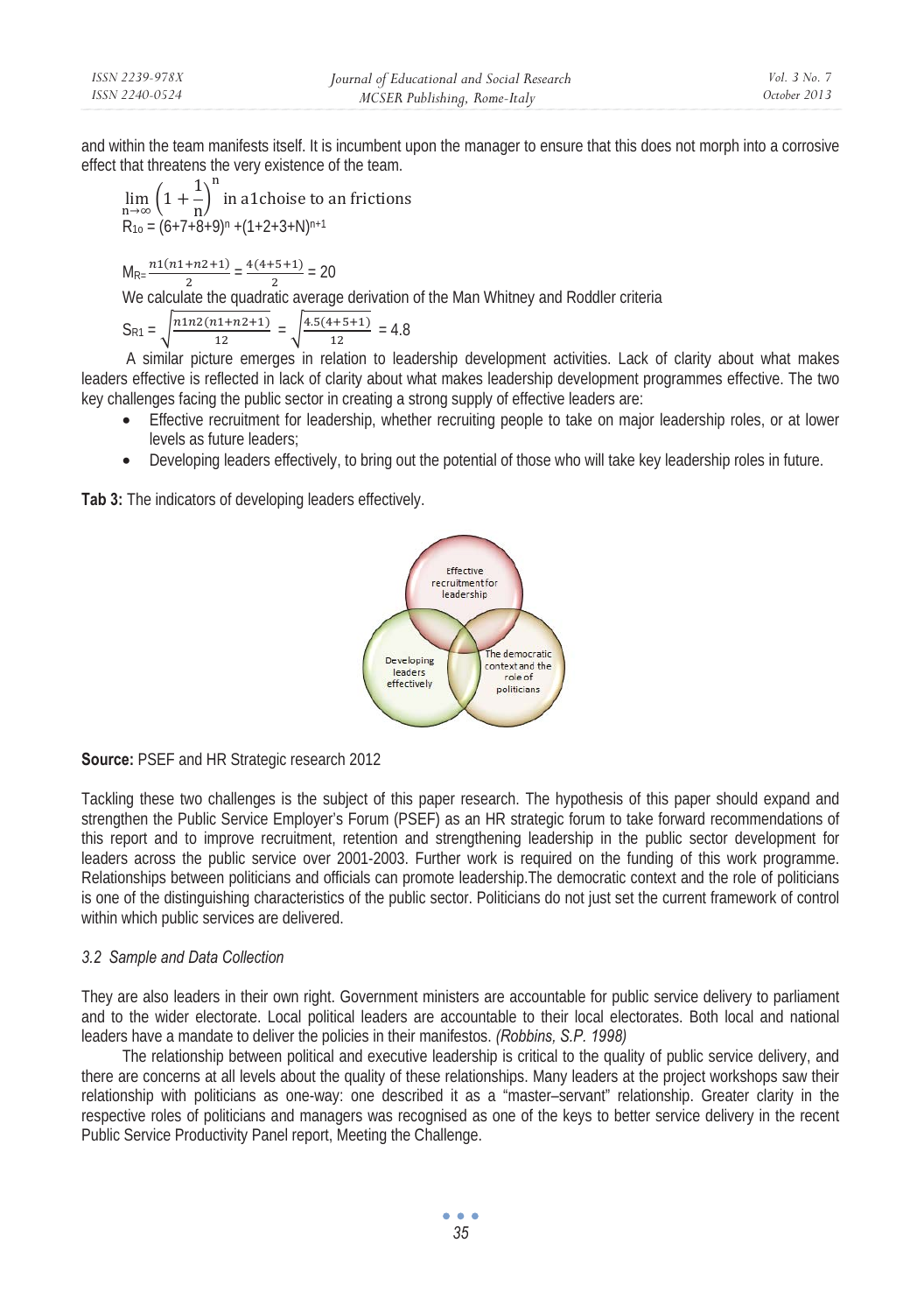# *3.2.1 Methodology and Analyze of Models of Leadership*

Methodology and Analyze of Models of Leadership cross the range of factors that motivate people, it is increasingly clear that the public sector needs to rethink the offer it makes to its employees. Implicitly, the "old deal" for public service employment:

- Relied on people wanting to work in jobs and for organisations concerned with serving the public good;
- Required and valued significant amounts of professional skill, particularly in human services (medicine, social work, etc);
- Set public service pay at adequate but never trend-setting levels; gave high protection through unionisation; *(Dessler, G. 2000)* Offered generally good pensions, benefits and job security, but limited prospects for promotion, which was generally slow; and provided limited flexibility in compensation and no direct link between pay and performance.

## *3.3 The Role of the Employee*

The above section looked at the role of the manager. The manager has a duty to manage the team effectively and so does the employee have corresponding responsibilities as well. Absenteeism, Shirking Work, A negative attitude and a blasé approach to work are some things that the employee must avoid. It is helpful to the employee to know that once he or she is categorized as having an attitude problem, then it would be difficult for the employee to break the perception and perform effectively. (*De Bruijn, H. 2002*) This does not mean that the employee has to take whatever comes his or her way. The point here is that the employee must use the channels available for redressal instead of sulking at work if he or she has grievances about the manager. (*Robbins, S.P. 1998)* 

## *3.4 Organizational Focus and other countries experiences.*

Though the role of the HR manager and the organization seems to be relatively small, it is a fact that organizational goals and culture play a very important part in ensuring that employee performance is managed to the benefit of the organization. Most of us have read about or heard the benefits of working for MNC's (Multinational Companies) in India. The reason why they are highly talked about is the perception among potential and aspiring employees that these companies treat their people well. (*Dessler, G. 2000)*Though the point here is not to belittle Indian companies, the objective of this section is to highlight the ways in which organizations can shape the treatment of people in theory and practice. For anyone who is part of school education is clear that the task of teachers is a complex task, which has to do with her professional partnership as teachers, educators, civic and parent. *(Robbins, S.P. 1998)* 



**Graph 4:** The process of daily educational-teaching to varied forms of pedagogy

The main possession is occupied by learning and education. In the process of daily educational- teaching the significance goes to varied forms of pedagogy, which are reflected in the ways of communication with (students). Dominance in the class of one emotional tone and respect over students personality in different classes, the close attitudes, kind and warm up to the level of parental attitudes, manifest of beliefs and respect toward their abilities to achieve better results ,can be expressed very well with the words "Understanding and tolerance." M Bardhyl (Tirane